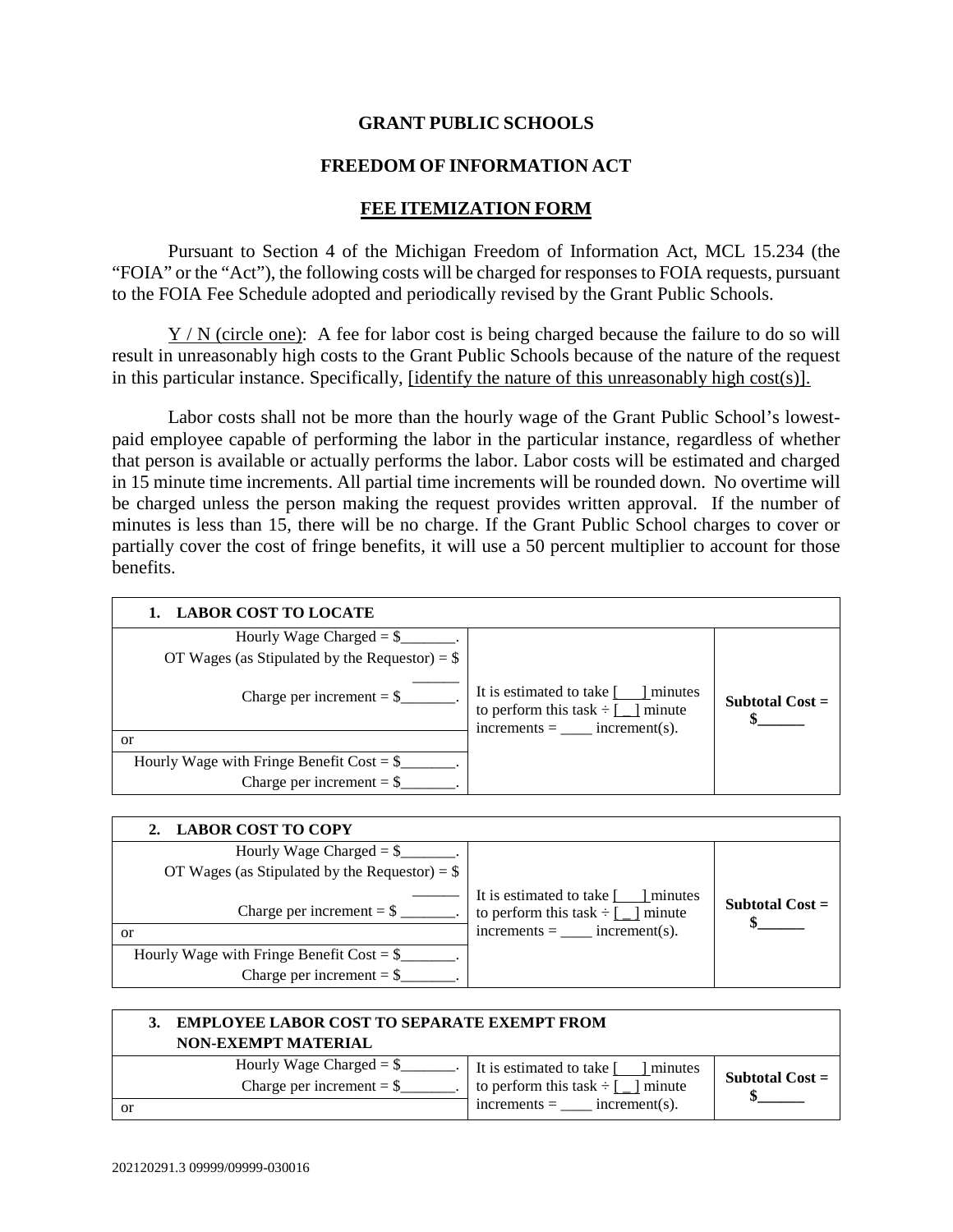| Hourly Wage with Fringe Benefit Cost = $\frac{1}{2}$ |  |
|------------------------------------------------------|--|
| Charge per increment $=$ \$                          |  |

## **4. CONTRACTED LABOR COST TO SEPARATE EXEMPT FROM NON-EXEMPT MATERIAL**

Name of contracted person or firm = \_\_\_\_\_\_\_\_\_\_\_\_\_\_\_\_\_\_\_\_\_\_\_\_\_\_\_\_\_\_\_\_

| Hourly Wage Charged $=$ \$<br>Charge per increment $=$ \$ |                                          | It is estimated to take [ ] minutes |  |
|-----------------------------------------------------------|------------------------------------------|-------------------------------------|--|
| or                                                        | to perform this task $\div$ [ _ ] minute | Subtotal $Cost =$                   |  |
| Hourly Wage with Fringe Benefit Cost = $\$                | $increments =$ $increment(s)$ .          |                                     |  |
| Charge per increment $=$ \$                               |                                          |                                     |  |
|                                                           |                                          |                                     |  |

| 5. COPYING (DUPLICATION OR PRINTING) COST                                                                                                                               |                      |            |
|-------------------------------------------------------------------------------------------------------------------------------------------------------------------------|----------------------|------------|
| Letter $(8\frac{1}{2} \times 11$ -inch, single- or double-sided): ___<br>cents per sheet                                                                                | Number of sheets $=$ | $Cost = $$ |
|                                                                                                                                                                         |                      |            |
| Legal $(8\frac{1}{2} \times 14$ -inch, single- or double-sided): ____<br>cents per sheet                                                                                | Number of sheets $=$ | $Cost = $$ |
| Other paper sizes (single- or double-sided): ____ cents<br>per sheet                                                                                                    | Number of sheets $=$ | $Cost = $$ |
| Actual and most reasonably economical cost of non-<br>paper physical digital media (or being provided to the<br>requestor in such format as stipulated) = $\frac{1}{2}$ |                      | $Cost = $$ |
| Circle applicable: Disc / Tape / Drive / Other Digital<br>Medium Cost per Item:                                                                                         |                      |            |
| Subtotal Cost $=$ \$                                                                                                                                                    |                      |            |

| 6. MAILING COST                                                                                       |                                                         |            |
|-------------------------------------------------------------------------------------------------------|---------------------------------------------------------|------------|
|                                                                                                       | Number of envelope(s), package(s),<br>$stamp(s)$ , etc. |            |
| Cost of Envelope or Package $=$ \$                                                                    |                                                         | $Cost = $$ |
| Postage $=$ \$_____ per stamp.                                                                        |                                                         |            |
| Postage $=$ \$_____ per pound.                                                                        |                                                         | $Cost = $$ |
| Postage = $\frac{1}{2}$ per package.                                                                  |                                                         | $Cost = $$ |
| Postal Delivery Confirmation $=$ \$                                                                   |                                                         | $Cost = $$ |
| Expedited Shipping or Insurance, if requested $=$<br>$\frac{\S_{\frac{1}{2}}}{\S_{\frac{1}{2}}}\cdot$ |                                                         | $Cost = $$ |
| Subtotal $Cost = $$                                                                                   |                                                         |            |

| Affidavit of Indigency Submitted? $Y / N$                                              | If Yes, subtract \$20.00                              |           |
|----------------------------------------------------------------------------------------|-------------------------------------------------------|-----------|
| Qualified Non-Profit Organization per Section<br>$4(2)(f)(2)(b)$ of the FOIA? Y / N    |                                                       |           |
|                                                                                        | <b>TOTAL ESTIMATED FEE = <math>\frac{6}{5}</math></b> |           |
| If the estimated cost exceeds \$50.00, a good faith $\frac{150\%}{200\%}$ Deposit = \$ |                                                       | Date Paid |
| deposit of 50% is required before the request will be<br>processed.                    |                                                       |           |